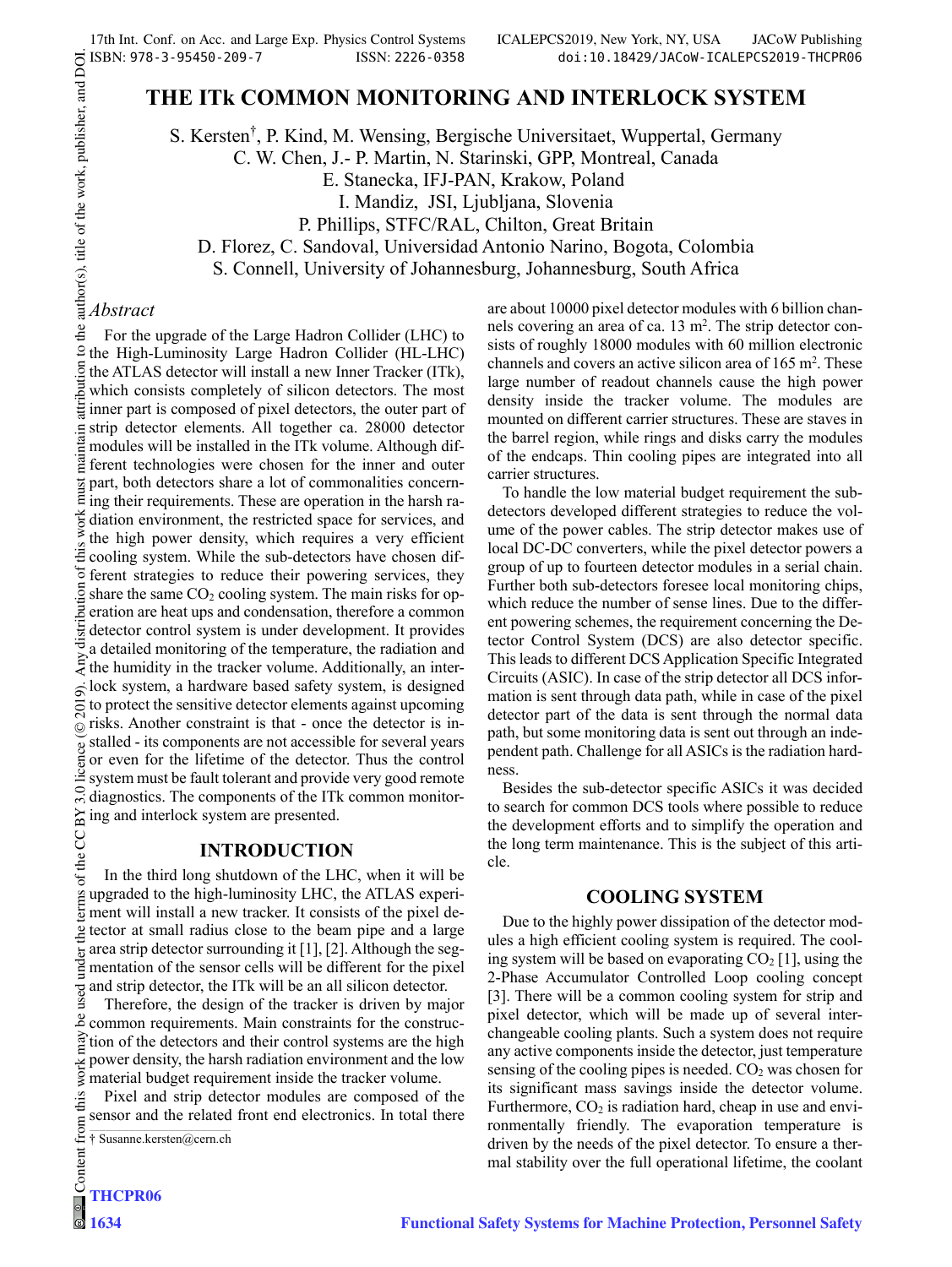17th Int. Conf. on Acc. and Large Exp. Physics Control Systems ICALEPCS2019, New York, NY, USA JACoW Publishing ISBN: 978-3-95450-209-7 ISSN: 2226-0358 doi:10.18429/JACoW-ICALEPCS2019-THCPR06

must be delivered at the inlets of the detector at -35 °C. The overall power estimate for the cooling plants is ca 200 kW.

Following the CERN wide strategy, the operation of such a complex system is left to the experts. The risk is too high that an unexperienced shifter causes problems by hasty actions. This clear separation is realized by separated networks for ATLAS DCS and the  $CO<sub>2</sub>$  Cooling System (CCS), which is connected to the technical network of CERN. While any changes of the operational parameters are left to the cooling experts, monitoring data is exchanged between CCS and ATLAS DCS via the Data Interchange Protocol (DIP) [4]. A DIP server allows for publishing of data and subscribing to data of interest. This data exchange includes summarizing data, which is relevant for ITk, and the temperature monitoring of the cooling pipes. This information is collected by ITk DCS and published for CCS, which needs this data for debugging and tuning of the cooling system, see below. As this data exchange relies on several components to be up and running, a complementary data transfer based on ModBus is foreseen, as a type of data tunneling. This transfer is limited to a few most important parameters like the status of the cooling plants or the set temperature. In case of severe problems there is an additional hardware signal per cooling plant, which is fed into the interlock system.

#### **GAS SYSTEM**

To ensure a dry operation environment, the gas system flushes the ITk volume and the outer service volume with dry nitrogen.

Like the cooling system the gas system is not part of ATLAS DCS but belongs to the technical network. This means that all control is performed by the "gas" group, while ITk is provided with monitoring data (e.g. gas flow, pressure) via DIP. To ensure the safety the same strategy as for the cooling system is used. In case of malfunctioning there is a hardware signal available which will be routed into the interlock system.

#### **ELMB2**

The Embedded Local Monitoring Board (ELMB) was originally developed by the ATLAS DCS group as a multipurpose, low cost data acquisition and control device. As this concept has proven to be very successful, it was decided to design a follow-up, the ELMB2 [5].

The ELMB2 is a small plug-in module with a size of a credit card, its building blocks can be seen in Fig. 1. Its local intelligence is provided by a micro-controller. Its main monitoring and control applications are running on it. 64 16-bit multiplexed ADC and 34 digital I/O channels are available. Additional devices such as a Digital Analog Converter (DAC) can be controlled making use of the Serial Peripheral Interface (SPI) bus. Communication with the control station is realized by a Control Area Network (CAN interface) using the CANopen protocol. Irradiation tests have shown that the ELMB2 can stand a total ionizing dose of up to 20 krad.

Another advantage of the ELMB2 is that all firmware, middleware and software tools which are required for integration into the ATLAS DCS already exist.



Figure 1: Embedded Local Monitor Board V2 [5].

#### **THE ITk ENVIRONMENTAL MONITORING SYSTEM**

Besides the sub-detector specific control elements, as described in the introduction, there is the ITk common DCS, which provides independent data. Figure 2 gives an overview of the ITk common DCS. All sensors must withstand the harsh radiation environment of the tracker, while most of the readout is installed in the counting room, which is a radiation safe area. Please note that the figure concentrates on systems whose sensors are located inside the ITk volume, which are environmental temperature, humidity and radiation monitoring. The sensors are located in all critical points which need supervision. Depending on the location, the requirements concerning accuracy or radiation hardness might vary. Additionally, a small number of vibration and stress sensors are foreseen outside the ITk volume, e.g. on the outer side of the ITk cylinder. These sensors and their related readout will make use of commercial components. The readout will be located in the counting room and therefore also the radiation hardness is not an issue. In the following we concentrate on the systems, where the sensors are installed inside ITk. The distance between the sensors and the counting room is approximately 100 m.

According to the environmental conditions the ITk can be split into three different regions: the strip and pixel detector volumes, and the outer service volume, which encloses the sub-detectors completely.



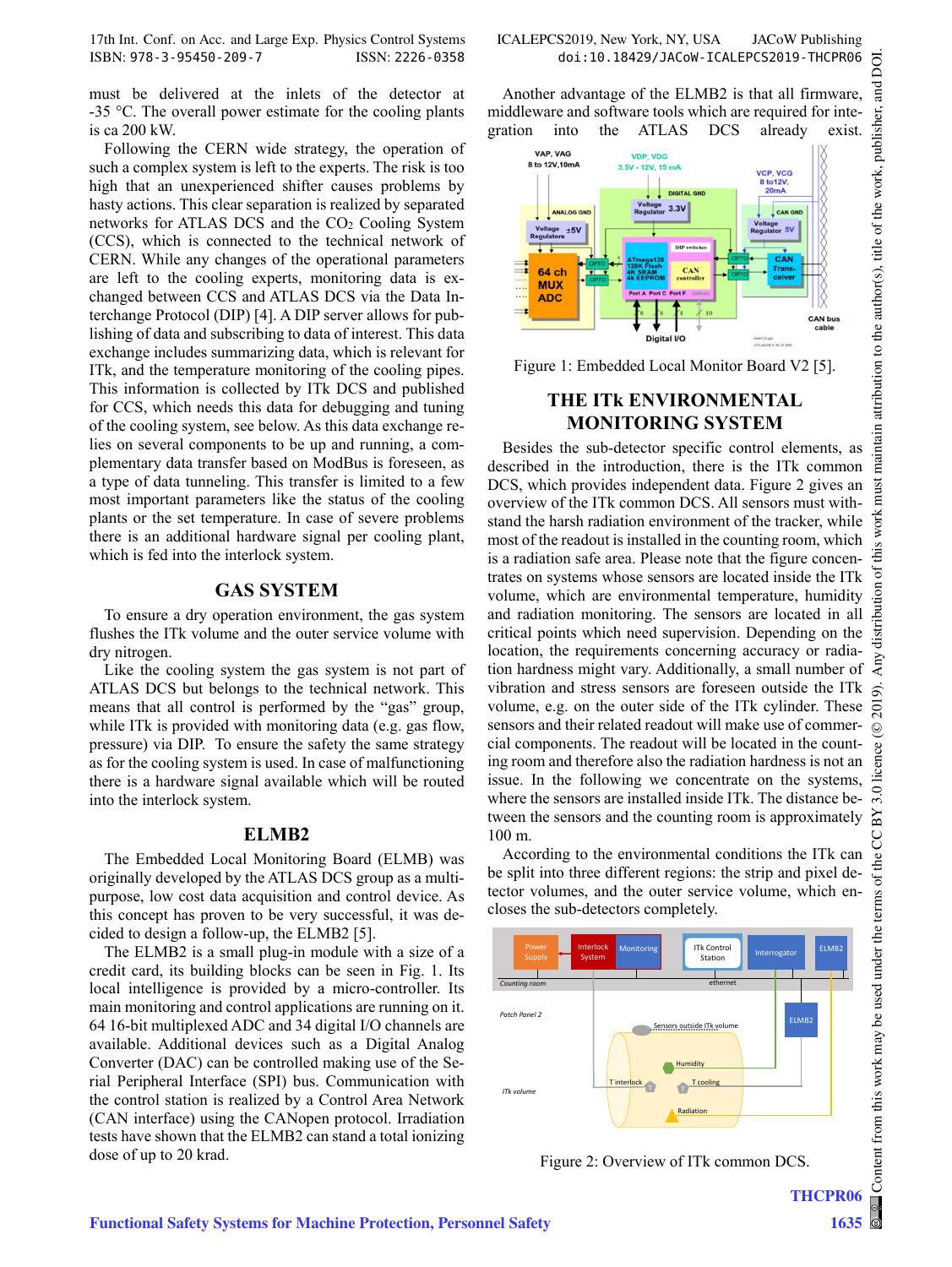17th Int. Conf. on Acc. and Large Exp. Physics Control Systems ICALEPCS2019, New York, NY, USA JACoW Publishing ISBN: 978-3-95450-209-7 ISSN: 2226-0358 doi:10.18429/JACoW-ICALEPCS2019-THCPR06

## *Temperature Monitoring*

The majority of the temperature sensors will be installed on the cooling pipes, ca. 1000 sensors. A smaller part is distributed in the volumes of strip and pixel and the outer work, service volume. The required accuracy of 0.5 K is driven by the needs of the sensors located on the cooling pipes as  $\frac{3}{2}$  this data is required to debug the performance of the cool- $\sigma$ ing system. The temperature sensors (category A) must fultitle fil the following requirements:

- Accuracy  $\pm$  0.5 K
- operation range -45  $\degree$ C to +20  $\degree$ C
- radiation hard up to 900 Mrad
- small tolerances corresponding to  $\pm$  0.1 K
- long term stability over several years
- operation in magnetic field of 2 T
- extended measuring range (-80 to +200  $^{\circ}$ C) with reduced accuracy of 2 K
- distance between sensor and readout: 15 m
- low sensitivity against wire resistance

 $\degree$  2019). Any distribution of this work must maintain attribution to the author(s), title of the work, publisher, and DOI.  $\degree$  s =  $\degree$  s =  $\degree$  s =  $\degree$  s =  $\degree$  s =  $\degree$  s =  $\degree$  s =  $\degree$  s =  $\degree$  s =  $\degree$  s =  $\degree$  s maintain attribution to the author(s). Taking into account the required high radiation hardness must<sub>1</sub> it seems that just resistance temperature detectors can be chosen. The needs can be fulfilled by Pt sensors, the choice work: of a Pt 10 k $\Omega$  is dominated by the required low sensitivity  $\frac{a}{b}$  against cable resistances. Error estimates have shown that  $\frac{1}{2}$  Pt 10 kΩ 0.1% can be used with a two wire readout. Given the limited available space inside the tracker volume, this is the only way to go for the majority of the temperature sensors.

Driven by the demanding requirements of the pixel detector concerning the cooling system, additionally a few sensors, located on some of the pixel cooling pipes, are re-2019). quired with an increased accuracy of  $\pm$  0.2 K (category B sensors). This can only be achieved by a four wire readout.  $\odot$ The readout of the Pt sensors is based on the ELMB2.  $\frac{8}{2}$  We make use of its 16 bit ADC, which has several input ranges. In order to keep the error due to the ADC input cur- $\degree$  rent low, we selected an input range of 100 mV which has an input current of only 100 pA.  $\overline{\mathrm{BY}}$ 

Content from this work may be used under the terms of the CC BY 3.0 licence ( $\epsilon$ To reduce the impact of the cables we try to install the D To reduce the implies of the state state. The closest  $\frac{3}{2}$  locations, which offer enough space, are the patch panels 2 đ (PP2) which are still inside the ATLAS detector. The exterms pected dose for this region is below 10 krad, which allows the installation of the ELMB2 in this area. Figure 3 gives  $\frac{6}{5}$  an overview on the full readout chain.

under The relatively low update frequency of the ELMB2 (in the order of 6 sec) is not an issue as the data is mainly used used for debugging of the performance of the cooling system.



Figure 3: Temperature monitoring.

#### *Humidity Monitoring*

The reason for humidity monitoring, respectively the dew point measurement is to prevent condensation of moisture where this can cause harm. The requirements for humidity monitoring inside the strip and pixel volumes are:

- max. dew point -60  $\degree$ C
- accuracy of dew point: 1 K
- temperature range -55 to +60  $\degree$ C
- humidity range 0 50%
- atmosphere: nitrogen
- operation in magnetic field of 2 T
- radiation level: 900 Mrad
- update rate  $\leq 1$  min

It is foreseen to use Fibre Optics Sensors (FOS) as they are radiation hard [6].

FOS are fibres with a specific functional coating, which is sensitive to humidity and/or other environmental parameters. The coating of a humidity sensitive fibre absorbs or desorbs water molecules proportional to the humidity, changing the properties of the fibre. Light which is sent through the fibre, either in transmission or in a reflective mode, experiences a change of its spectrum. The change in the light signal is a measure of the absorbed water, respectively the humidity.

For humidity sensing it is foreseen to use LPG (Long Period Grating) sensors, which are "written" onto single mode fibres and are operated in transmission mode. Figure 4 explains the principle of operation. Typically the fibre core is about 10 μm diameter and the co-axial cladding layer is about 125 μm diameter. Ceramic tubes with holes or air gaps will protect the hygrometer.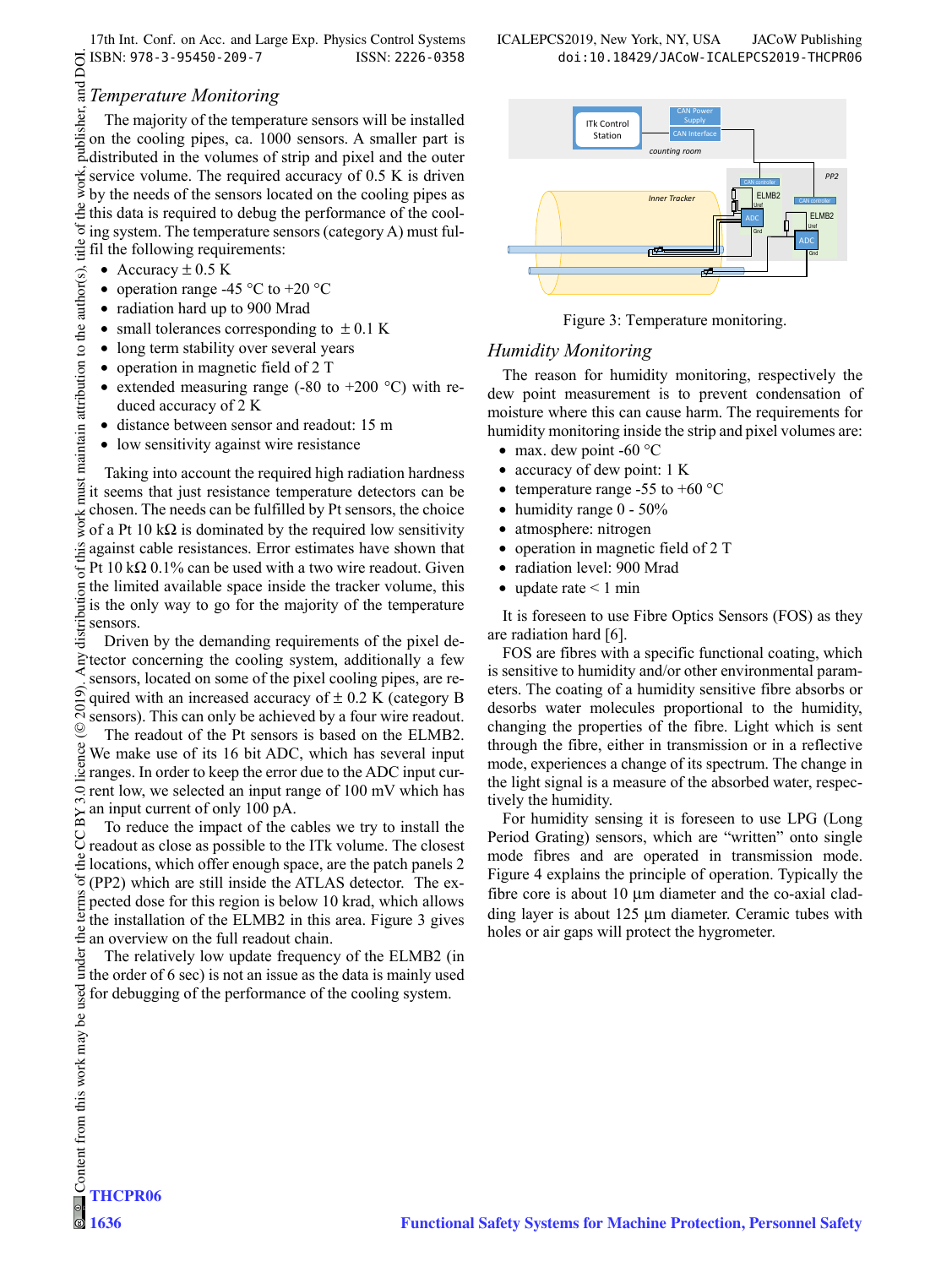17th Int. Conf. on Acc. and Large Exp. Physics Control Systems ICALEPCS2019, New York, NY, USA JACoW Publishing ISBN: 978-3-95450-209-7 ISSN: 2226-0358 doi:10.18429/JACoW-ICALEPCS2019-THCPR06



Figure 4: Long Period Grating principle of operation [6].

To decouple the effects of temperature and humidity on the readings of the LPG, a separate thermometry is necessary. A FBG-based (Fibre Bragg Grating) sensor will be used as a thermometer. In the case of the FBG technology a shift of a reflection peak provides the relevant signal information. Pairs of LPG and FBG fibres are foreseen for installation.

Figure 5 gives an overview of the whole readout chain. Besides the sensors themselves all equipment is located in the USA15 counting room. The optical fibres route the signals to the readout system. Central component of the DAQ system is an interrogator, which transmits, receives and analyses the light signals. A PC examines the data further and finally calculates the relative humidity and temperature. An optical switch helps to reduce the number of required interrogator channels. In parallel to the FOS system a sniffer system is foreseen which allows for cross checking and calibration of the FOS system.



Figure 5: Humidity monitoring.

#### *Radiation Monitoring*

The goal of radiation monitoring is the measurement of total ionising dose (TID) and displacement damage in silicon caused by non-ionizing energy loss (NIEL) of high energy hadrons in units of equivalent fluence of 1 MeV neutrons at several locations in the ITk. Radiation doses will be measured with sensors which can be read out online (i.e remotely). This is necessary because of limited access to ITk volume which doesn't allow exchanges of passive dosimeters. TID will be measured by dedicated p-type MOSFET transistors, RadFETs, and 1 MeV equivalent neutron fluences will be estimated using diodes. The aim of these measurements is to determine the proportionality of doses and fluences with integrated luminosity and compare with simulations of radiation background.

The basic unit is the Radiation Monitor Sensor Board (RMSB) which hosts the radiation sensors.

The online measurement of the Total Ionizing Dose is provided with radiation sensitive MOS transistors (RAD-FETs) in which the dose is measured from the increase of the gate voltage at a given drain current. The readout current pulse is of the order of 100 μA and ca. 1 s long. Displacement damage in silicon is monitored with diodes by measuring the forward diode voltage at a given current. Commercial pin diodes (BPW34F) are used for this measurement. The amplitude of a typical readout current pulse is about 1 mA, and 0.5 s long.

The readout values depend on the temperature, therefore a temperature sensor for monitoring should be added. To provide a stable temperature (as used during calibration) and a controlled annealing of the sensors, the sensors are mounted on a ceramic board and the temperature will be controlled by a current through the resistive layer on one side of the ceramic. Figure 6 shows an example of the complete RMSB package as it was installed inside the current ATLAS Inner Detector [7].



#### Figure 6: Photo of a RMSB installed in ATLAS ID [7].

In total 28 RMSBs are foreseen, which are distributed in the strip and outer service volume. To ensure sufficient redundancy and to improve measurement accuracy three sensors of each type (3 RadFETs and 3 diodes) will be mounted on each RMSB. We aim for an accuracy of 20%.

The readout system will be based on ELMB2 which will ensure communication with the DCS. ADCs of ELMB2 will be used for measurements of the voltage drop on the radiation sensor. Current pulses of up to 1 mA at up to 100 V bias will be provided by custom made current sources using DACs with SPI communication and will be controlled by the ELMB2. The temperature control unit will also be steered via the ELMB2. As long cables have no severe impact on these measurements, the ELMB2 and the related current sources can be installed in the counting room.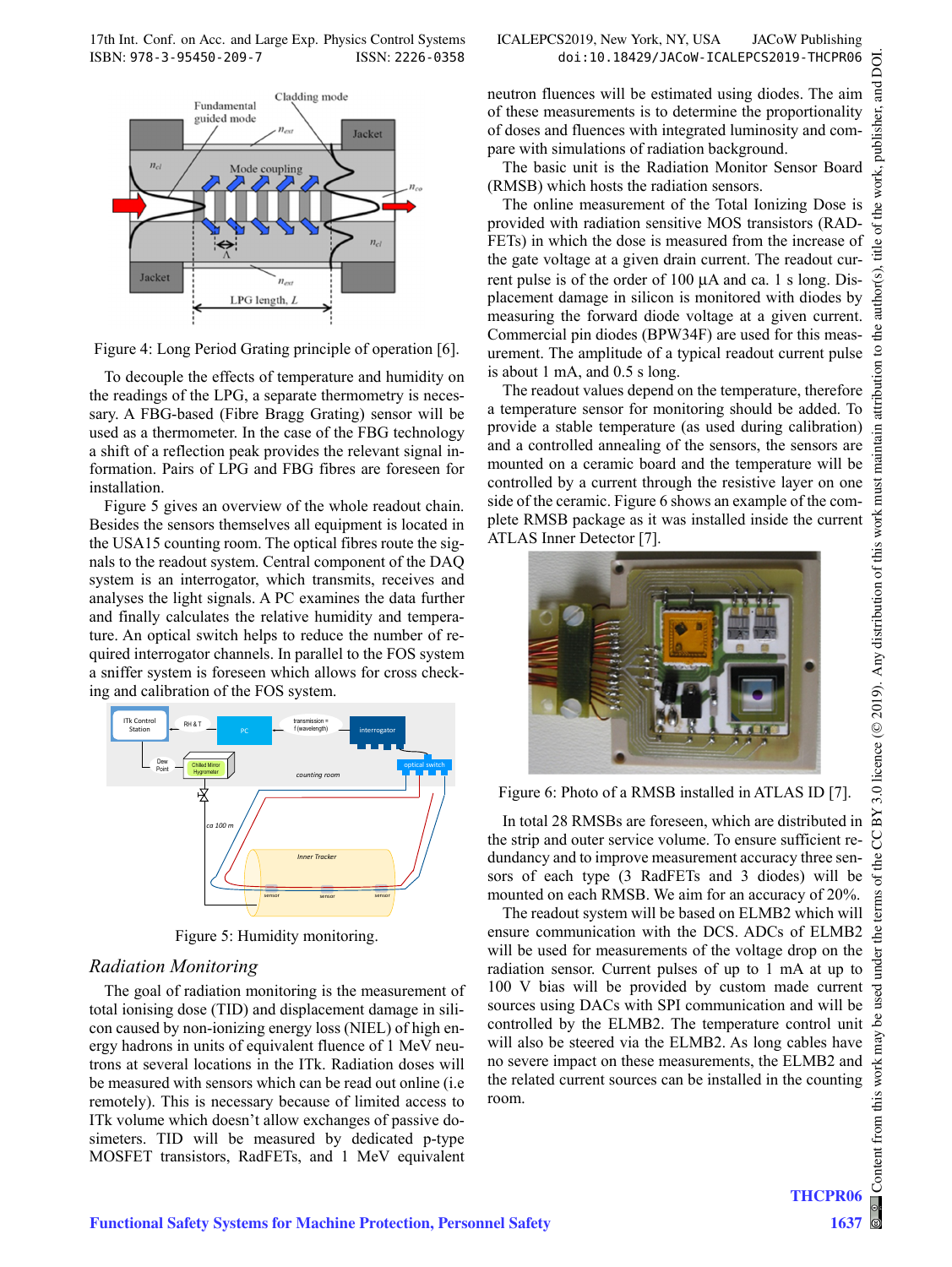17th Int. Conf. on Acc. and Large Exp. Physics Control Systems ICALEPCS2019, New York, NY, USA JACoW Publishing

#### **THE ITk INTERLOCK SYSTEM**

The ITk common Interlock system is a safety system. It is a hardwired system as last line of defense. An autonomous operation is necessary and the system must be operating all the year. Major risk for all silicon detectors are heat-ups. Mainly power supplies are controlled by the interlock system. Independent monitoring of the signals is added for debugging. title

# *Concept of the Interlock System*

 $\circ$  2019). Any distribution of this work must maintain attribution to the author(s), title of the work, publisher, and DOI. author(s). Figure 7 explains the concept of the interlock system. Sensitive detector elements are protected by temperature sensors. The analogue temperature value is by means of a to the discriminator translated into a binary signal (ok, error) and routed to an Field Programmable Gate Array (FPGA), which houses an interlock matrix and is the core of the interlock crate. The interlock matrix defines the actions which should be executed in case of an error, e.g. if a de- $\frac{1}{3}$  tector unit becomes too hot, the related power supplies will maint be switched off. Signals from external systems can be integrated, e.g. signals from the cooling plant or from the ATmust LAS wide safe-for-beam interface. Vice versa signals to external systems can be generated. This might become necessary during the bake out of the beam pipe.



Figure 7: Concept of the interlock system.

For debugging a monitoring system is integrated into the interlock crates. It allows for monitoring the analogue values from the temperature sensors and also spies on the signals, which are transmitted to the power supplies. But there  $\gamma$  is no possibility to overwrite the interlock signals via the DCS software. Core of the monitoring system is another  $\frac{1}{6}$  FPGA (Mon-FPGA) which collects data and provides the interface to the local control station. As the interlock system is a safety system its operation is completely independ- $\frac{9}{2}$  ent from the availability of the monitoring system. Content from this work may be used under the terms of the CC BY 3.0 licence ( $\epsilon$ 

# *Requirements of the Interlock System*

The design of the interlock hardware is driven by the used needs of the sub-detectors. An inventory of temperature sensors and power supply (PS) channels added up to the  $\frac{2}{3}$  number of channels, which should be handled by the inter- $\frac{1}{8}$  lock system, see Table 1.<br>There still might be so

There still might be some small variations in the final numbers, anyhow Table 1 shows that a huge number of channels must be handled by the interlock system. The

Table 1: Number of Interlock Channels

|       | temperature sensors | РS   |
|-------|---------------------|------|
| pixel | 1012                | 4220 |
| strip | 1552                | 5200 |
| total | 2564                | 9420 |

main reason for that large number is, that the power supplies are controlled with a high granularity in order to keep the number of detector elements, which are out of operation, always at a minimum. The large number of channels also explains why no commercial solution was selected.

The interlock system must also provide a lot of flexibility. As already can be seen from Table 1 the needs of strip and pixels differ, but also the needs of the sub-detector vary for different parts of it. Additionally, it might become necessary that the logic must be changed due to changes in the detector hardware (e.g. signal of a temperature sensor is lost) or the user decides for another interlock strategy.

Besides the protection against local heat-ups of detector elements, the interlock system should protect against the following risks:

- Failure in the cooling plant
- Failure in the gas flow
- Unsafe beam conditions
- Bake out of the beam pipe
- Smoke in the detector

Provided hardware signals are available, the interlock system could also protect against other risks, e.g. caused by the use of lasers.

#### *Realization*

For the temperature sensors which are located on the strip and pixel detector elements 10 kΩ Negative Temperature coefficient (NTC) sensors were chosen. Their large temperature coefficients allow to use long cables (ca. 100 m) between the NTC and all interlock circuits. Thus all interlock electronics can be located inside the radiation safe counting rooms.

The interlock system will consist of 19" interlock crates, which are built in a modular way. This approach was already used for the construction of the interlock matrix crate of the ATLAS Insertable B-Layer [8] and provides sufficient flexibility. One interlock crate should be able to handle up to 576 IO signals.

According to the needs of the sub-detector the crate can be equipped with different type of modules. It will be a 3U high 19" crate. Besides the slots, which are occupied by the Interlock-FPGA and the Mon-FPGA, it has 18 slots, where modules with different functionality can be installed.

Actually three different type of modules are under construction:

- T2I module
- OUT module
- GSS module

The back panel routes the signals between the modules and the FPGA boards. Due to the large number of channels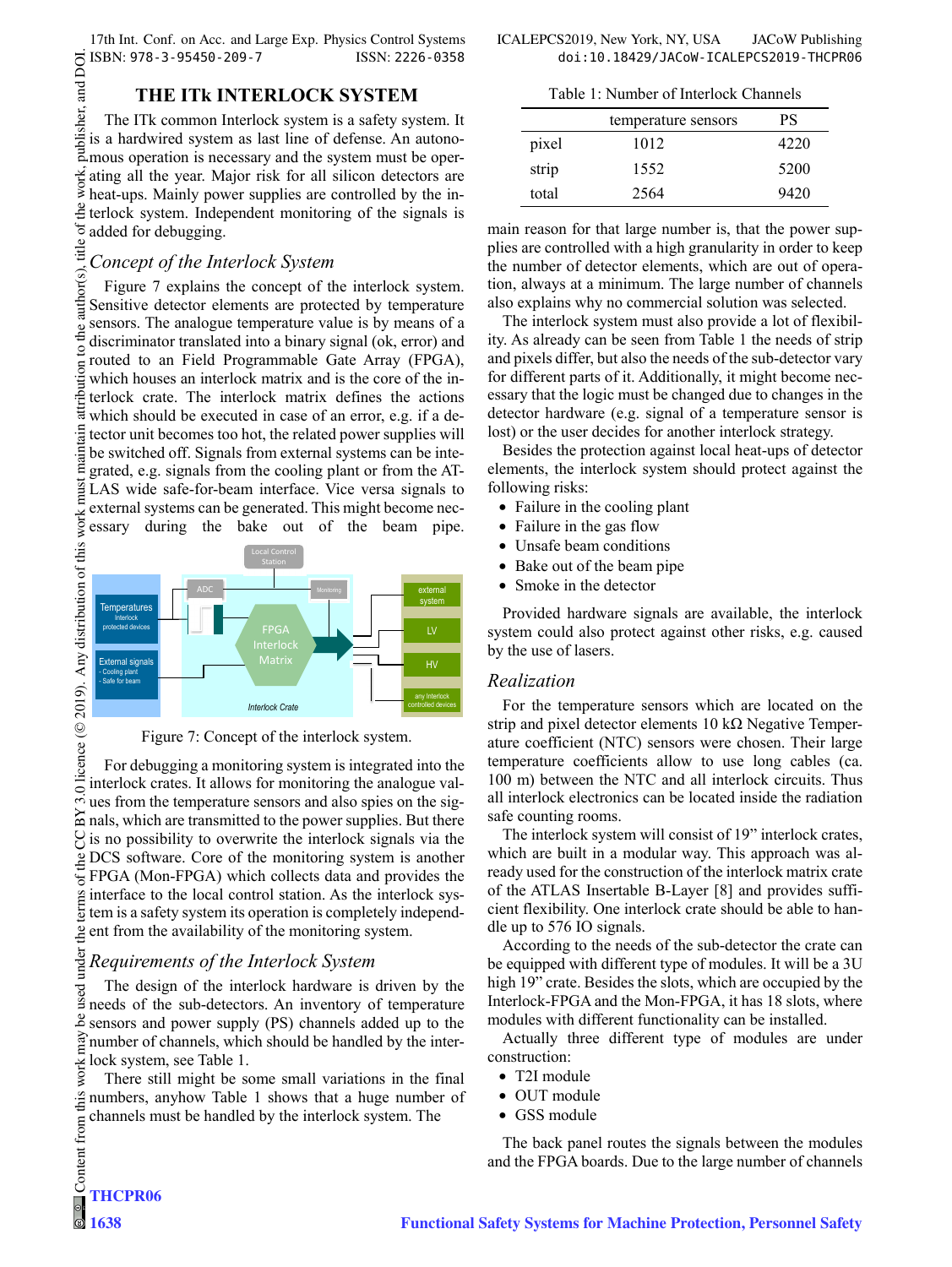ist  $\overline{a}$ 

this work

 $\overline{\mathfrak{b}}$ 

ıce

to be handled by one interlock crate, IO-expanders are used to transfer the signals between the modules and the FPGAs. A further advantage of the IO-expanders is that they allow for the selection of FPGAs with a limited number of IOs.

The Temperature 2 Interlock (T2I) module handles the analogue signals from the temperature sensors. By means of a discriminator circuit it transfers the analogue signal into a binary information. The OUT module is the standard module, which routes the signals from the FPGA onto the different LV and HV power supplies. The signal levels are adapted to the needs of the interlock inputs of the power supplies. The General Safety Signals (GSS) module is an IO module for interconnection to external systems. It can receive signals from external and translates them into signals, which can be fed into the Interlock-FPGA, (eg. by reading the status of current loops) vice versa it can modify signals from the FPGA to the required signal, which is adapted to the inputs of an external system (e.g. level shifters).

Core of the interlock crates is the Interlock-FPGA module, based on an Artix7 FPGA from Xilinx (XC7A200T-2C). Its firmware takes care of the proper handling of the hardware and is the same for all interlock crates. Just the configuration of the FPGA registers and the logic program differ between interlock crates and are adapted to the logic which the user wants to apply.

Main component of the monitoring module is a FPGA from Intel (MAX 10M family). The monitor module is intended to provide debugging information when abnormal situations are detected by the interlock module and to provide data logging functionality for problem analysis. It can also generate test signals. These are not used during normal operation. They are restricted to debugging or testing during dedicated time periods. These test signals can create artificial interlock signals, but they can't overwrite existing ones. Due to the required flexibility of the interlock crate the monitoring module must be able to handle:

- 288 ADC channels
- 576 digital inputs and
- 288 digital outputs

The Mon-FPGA reads the analogue values from the temperature sensors, the output values from the temperature discriminators and also spies on the interlock signals which are transmitted to the power supplies.

The information is transmitted to the address space of an OPC-UA server, which is the interface to the standard ATLAS control system.

# **ITEGRATION INTO ATLAS DCS**

The ATLAS wide DCS is built in a tree structure composed of more than hundred Local Control Stations. There is the Global Control Station (GCS) at the top [9], the subdetector control and the local control stations forming the underlying layers. The GCS provides the main user interface for operation of ATLAS.

To have an homogenous interface for all sub-detectors, for the implementation of ATLAS DCS a commercial Supervisory Controls and Data Acquisition (SCADA) system

was chosen: WinCC by Siemens (former PVSS by ETM). With its inter process communication and distribution managers it allows for connecting a large number of control systems to one entity.

A finite state machine models the hierarchical structure of ATLAS DCS. Its top level, representing the ATLAS detector, is running on the GCS, with the sub-detectors and their equipment being the children. They receive commands from the top and propagate status information from bottom to the higher levels.

As software protocol for communication Open Platform Communications Unified Architecture (OPC-UA) is foreseen and should be used where ever possible. Once the subdetector data is available in the data space of an OPC-UA server, one profits from all the tools which are provided by central ATLAS DCS. This includes user interfaces for operation, data archiving, generation of Alerts and the interfaces to external systems.

As the design of the temperature and radiation monitoring systems are based on the ELMB2, the integration of their data is covered by an existing OPC-UA server. The integration of the humidity monitoring and the monitoring data of the interlock system will require some efforts by ITk. It is planned to make use of quasar [10], which provides a frame for users to build their own OPC-UA servers.

#### **SUMMARY**

ny distribution A large silicon based tracker is under construction for the ATLAS experiment at the HL-LHC. For safe operation a very reliable detector control system is required. While the monitoring and control of all detector elements is provided via the interfaces of the detector power supplies or sub-detector specific ASICs, the ITk common system monitors the environmental parameters. Most demanding are the re- $\bar{\rm s}$ quired accuracy, the radiation hardness and the inaccessi- $\odot$ bility of the sensors for years. While the temperature and radiation monitoring systems are based on Pt sensors, RadFETs and PIN diodes, the humidity monitoring will  $3.0$ make use of LPG Fibre Sensors, a relatively new technology. In case of risky situations an Interlock system, which ñ is a hardwired protection system, ensures the safety of the g detector.

The readout of the sensors and the monitoring of the interlock system require different data acquisition systems. These are chosen and first prototypes are currently built. Where available standard ATLAS components will be used, while sensors like FOS require commercial solutions. OPC-UA servers will be used as communication software for integration into WinCC, which is the ATLAS standard control system.

#### **REFERENCES**

- [1] ATLAS Collaboration, "Technical Design Report for the ATLAS Inner Tracker Strip Detector", CERN-LHCC-2017-005. ATLAS-TDR-025, CERN, 2017.
- [2] ATLAS Collaboration, "Technical Design Report for the ATLAS Inner Tracker PIXEL Detector", CERN-LHCC-2017-021. ATLAS-RDR-030, CERN, 2018.

Content from this work may be used under the terms of the CC BY 3.0 licence ( $@$ 

used under

فط may work this from tent  $\overline{\text{Cont}}$ 

terms of

he i